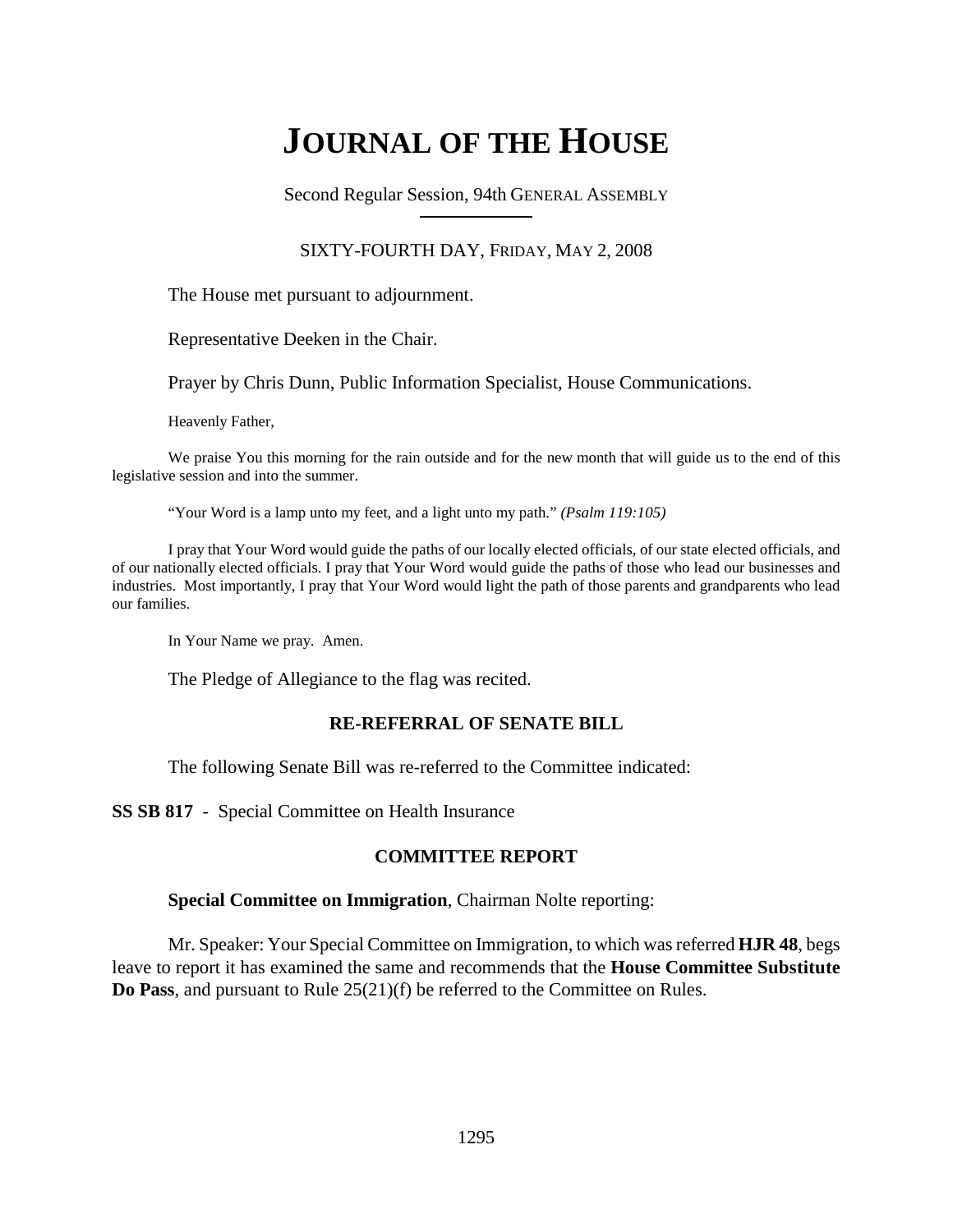#### **MESSAGES FROM THE SENATE**

Mr. Speaker: I am instructed by the Senate to inform the House of Representatives that the Senate has taken up and passed **SS SCS HCS HB 2393**, entitled:

An act to repeal sections 135.950 and 135.967, RSMo, and to enact in lieu thereof three new sections relating to enhanced enterprise zones.

With Senate Amendment No. 1 to Senate Substitute Amendment No. 2 for Senate Amendment No. 5, Senate Substitute Amendment No. 2 for Senate Amendment No. 5, as amended, and Senate Amendment No. 10.

> *Senate Amendment No. 1 to Senate Substitute Amendment No. 2 for Senate Amendment No. 5*

AMEND Senate Substitute Amendment No. 2 for Senate Amendment No. 5 to Senate Substitute for Senate Committee Substitute for House Committee Substitute for House Bill No. 2393, Page 1, Lines 6-7, by striking all of said line and inserting in lieu thereof the following:

#### "**employ, prior to January 1, 2022, directly:**".

*Senate Substitute Amendment No. 2 for Senate Amendment No. 5*

AMEND Senate Substitute for Senate Committee Substitute for House Committee Substitute for House Bill No. 2393, Page 22, Section 135.968, Line 26, by inserting immediately after all of said line the following:

"**11. Notwithstanding any provision of this section to the contrary, no taxpayer who receives megaproject tax credits authorized under this section or any related taxpayer shall employ, within five years following approval of the mega-project by the department, directly:**

**(1) Any elected public official of this state holding office as of January 1, 2008;**

**(2) Any director, deputy director, division director, or employee directly involved in negotiations between the department of economic development and a taxpayer relative to the mega-project who was employed as of January 1, 2008, by the department.**".

*Senate Amendment No. 10*

AMEND Senate Substitute for Senate Committee Substitute for House Committee Substitute for House Bill No. 2393, Page 21, Section 135.968, Line 27, by inserting immediately after the word "department" the following:

#### "**and the house and senate appropriations committees**".

In which the concurrence of the House is respectfully requested.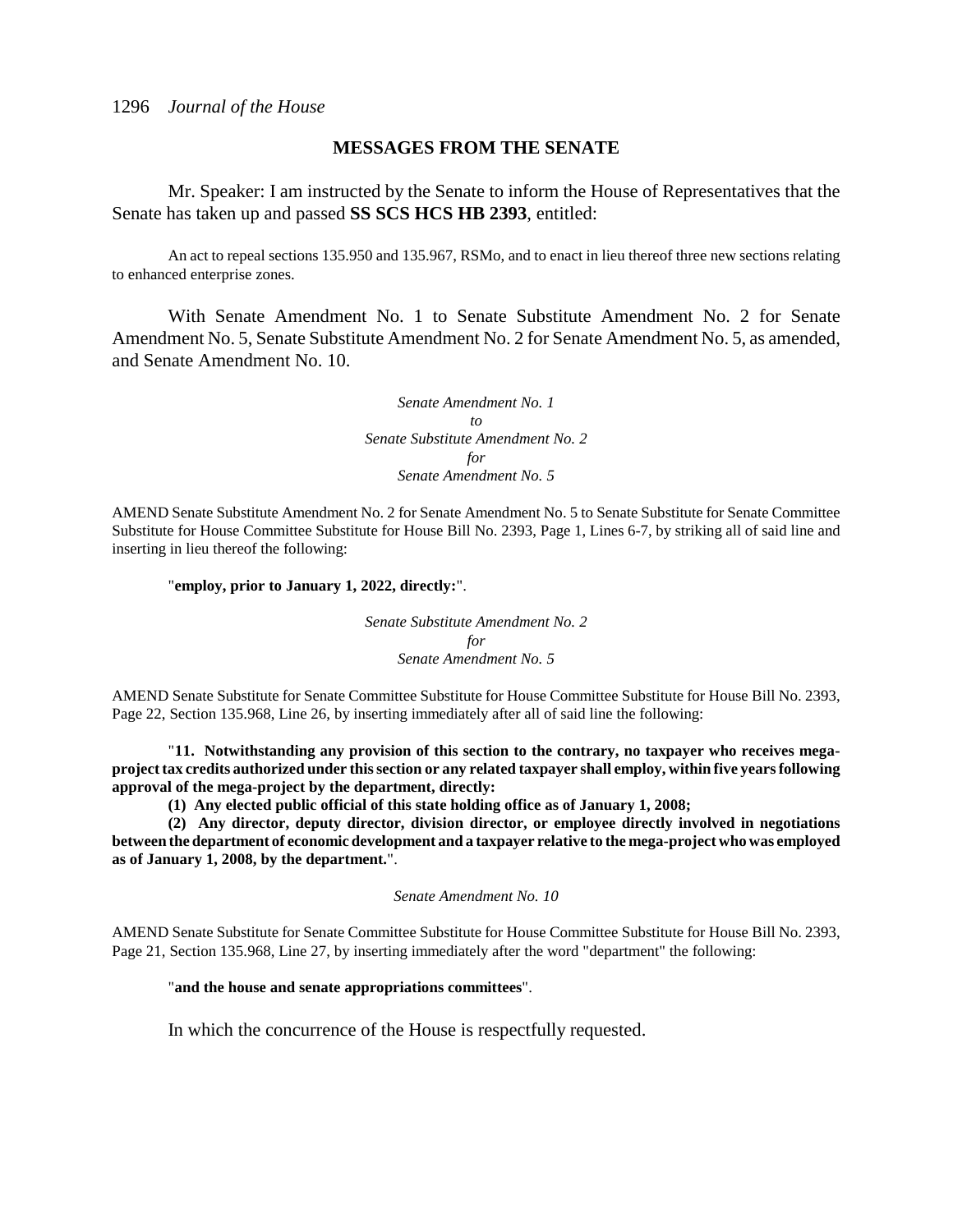Mr. Speaker: I am instructed by the Senate to inform the House of Representatives that the President Pro Tem has appointed the following Conference Committee to act with a like committee from the House on **HCS SB 841, as amended**: Senators Stouffer, Clemens, Goodman, Shoemyer and Callahan.

Mr. Speaker: I am instructed by the Senate to inform the House of Representatives that the Senate has taken up and adopted the Conference Committee Report on **HCS SS SCS SB 931**, and has taken up and passed **CCS HCS SS SCS SB 931**.

Mr. Speaker: I am instructed by the Senate to inform the House of Representatives that the President Pro Tem has appointed the following Conference Committee to act with a like committee from the House on **HCS SB 958**: Senators Goodman, Stouffer, Clemens, McKenna and Justus.

# **CONFERENCE COMMITTEE REPORT ON SENATE COMMITTEE SUBSTITUTE FOR HOUSE COMMITTEE SUBSTITUTE FOR HOUSE BILL NO. 2002**

The Conference Committee appointed on Senate Committee Substitute for House Committee Substitute for House Bill No. 2002, begs leave to report that we, after free and fair discussion of the differences, have agreed to recommend and do recommend to the respective bodies as follows:

1. That the Senate recede from its position on Senate Committee Substitute for House Committee Substitute for House Bill No. 2002.

2. That the House recede from its position on House Committee Substitute for House Bill No. 2002.

3. That the attached Conference Committee Substitute for Senate Committee Substitute for House Committee Substitute for House Bill No. 2002, be truly agreed to and finally passed.

FOR THE SENATE: FOR THE HOUSE:

/s/ Gary Nodler /s/ Allen Icet /s/ Robert Mayer /s/ Ed Robb /s/ Joan Bray /s/ Rick Stream /s/ Timothy Green /s/ Scott Rupp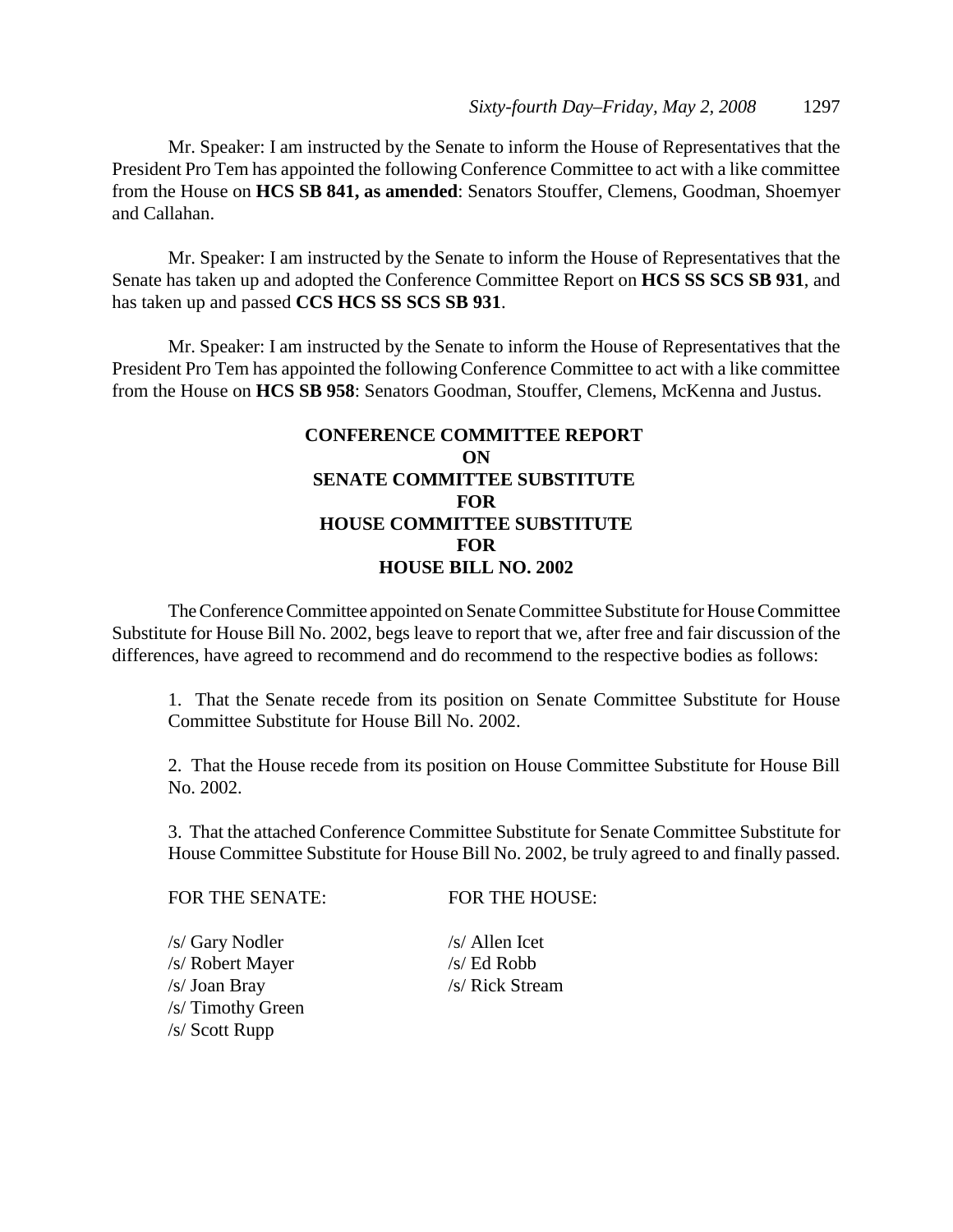The Conference Committee appointed on Senate Committee Substitute for House Committee Substitute for House Bill No. 2003, begs leave to report that we, after free and fair discussion of the differences, have agreed to recommend and do recommend to the respective bodies as follows:

1. That the Senate recede from its position on Senate Committee Substitute for House Committee Substitute for House Bill No. 2003.

2. That the House recede from its position on House Committee Substitute for House Bill No. 2003.

3. That the attached Conference Committee Substitute for Senate Committee Substitute for House Committee Substitute for House Bill No. 2003, be truly agreed to and finally passed.

FOR THE SENATE: FOR THE HOUSE:

| /s/ Gary Nodler   |  |
|-------------------|--|
| /s/ Robert Mayer  |  |
| /s/ Joan Bray     |  |
| /s/ Timothy Green |  |
| /s/ Scott Rupp    |  |

 $/s/$  Allen Icet  $/s/$  Ed Robb /s/ Rick Stream

# **CONFERENCE COMMITTEE REPORT ON SENATE COMMITTEE SUBSTITUTE FOR HOUSE BILL NO. 2004**

The Conference Committee appointed on Senate Committee Substitute for House Bill No. 2004, begs leave to report that we, after free and fair discussion of the differences, have agreed to recommend and do recommend to the respective bodies as follows:

1. That the Senate recede from its position on Senate Committee Substitute for House Bill No. 2004.

2. That the House recede from its position on House Bill No. 2004.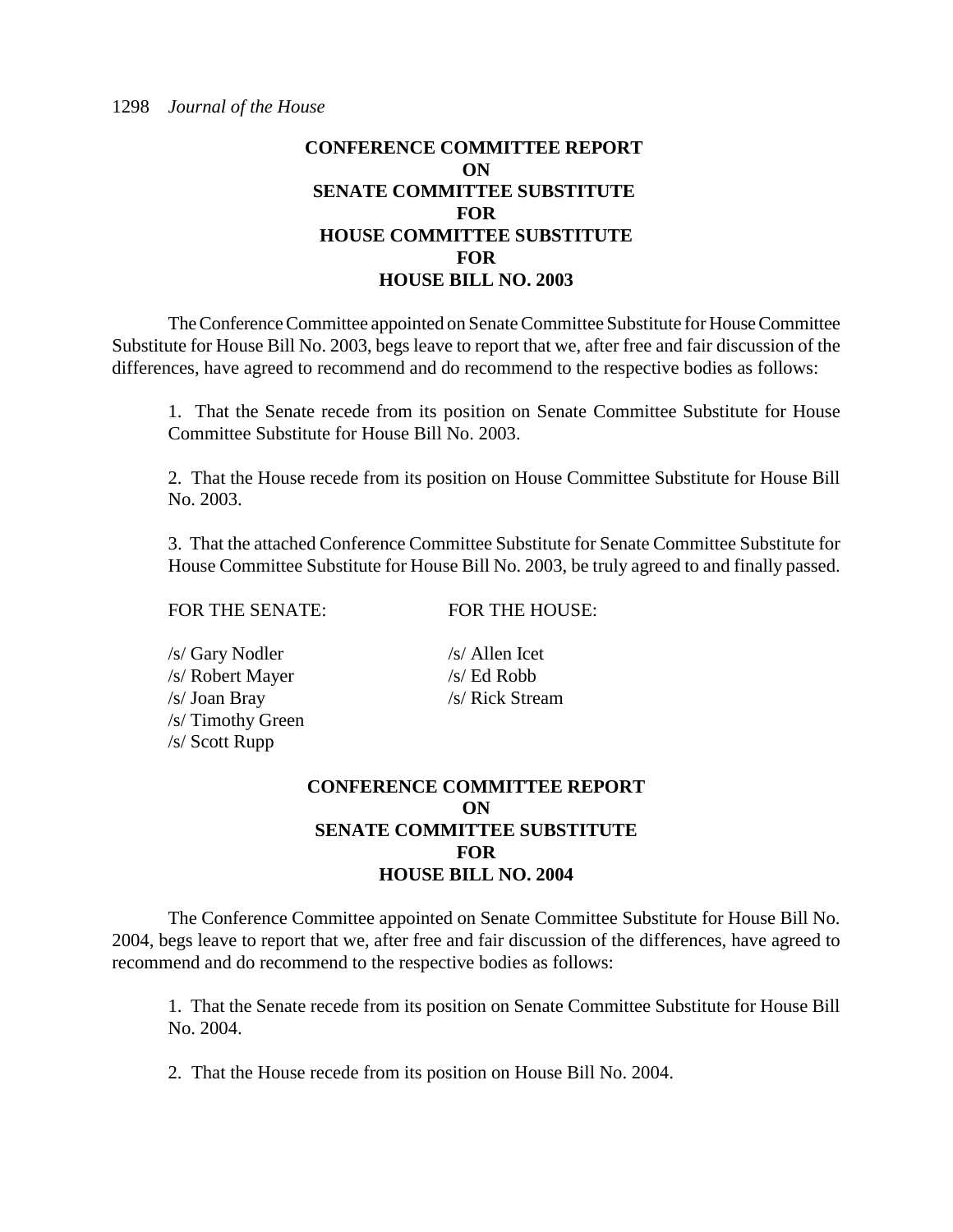3. That the attached Conference Committee Substitute for Senate Committee Substitute for House Bill No. 2004, be truly agreed to and finally passed.

| FOR THE SENATE:   | FOR THE HOUSE:                     |
|-------------------|------------------------------------|
| /s/ Gary Nodler   | $/s/$ Allen Icet                   |
| /s/ Robert Mayer  | $/s/$ Ed Robb                      |
| /s/ Joan Bray     | /s/ Rick Stream                    |
| /s/ Timothy Green | /s/ Rachel Storch                  |
| /s/ Scott Rupp    | /s/ Sam Komo                       |
|                   | <b>CONFERENCE COMMITTEE REPORT</b> |
|                   | ON                                 |
|                   | <b>SENATE COMMITTEE SUBSTITUTE</b> |
|                   | <b>FOR</b>                         |
|                   | <b>HOUSE COMMITTEE SUBSTITUTE</b>  |
|                   | FOR                                |
|                   |                                    |

#### **HOUSE BILL NO. 2005**

The Conference Committee appointed on Senate Committee Substitute for House Committee Substitute for House Bill No. 2005, begs leave to report that we, after free and fair discussion of the differences, have agreed to recommend and do recommend to the respective bodies as follows:

1. That the Senate recede from its position on Senate Committee Substitute for House Committee Substitute for House Bill No. 2005.

2. That the House recede from its position on House Committee Substitute for House Bill No. 2005.

3. That the attached Conference Committee Substitute for Senate Committee Substitute for House Committee Substitute for House Bill No. 2005, be truly agreed to and finally passed.

FOR THE SENATE: FOR THE HOUSE:

/s/ Gary Nodler /s/ Allen Icet /s/ Robert Mayer /s/ Ed Robb /s/ Joan Bray /s/ Rick Stream /s/ Timothy Green /s/ Rachel Storch /s/ Scott Rupp /s Sam Komo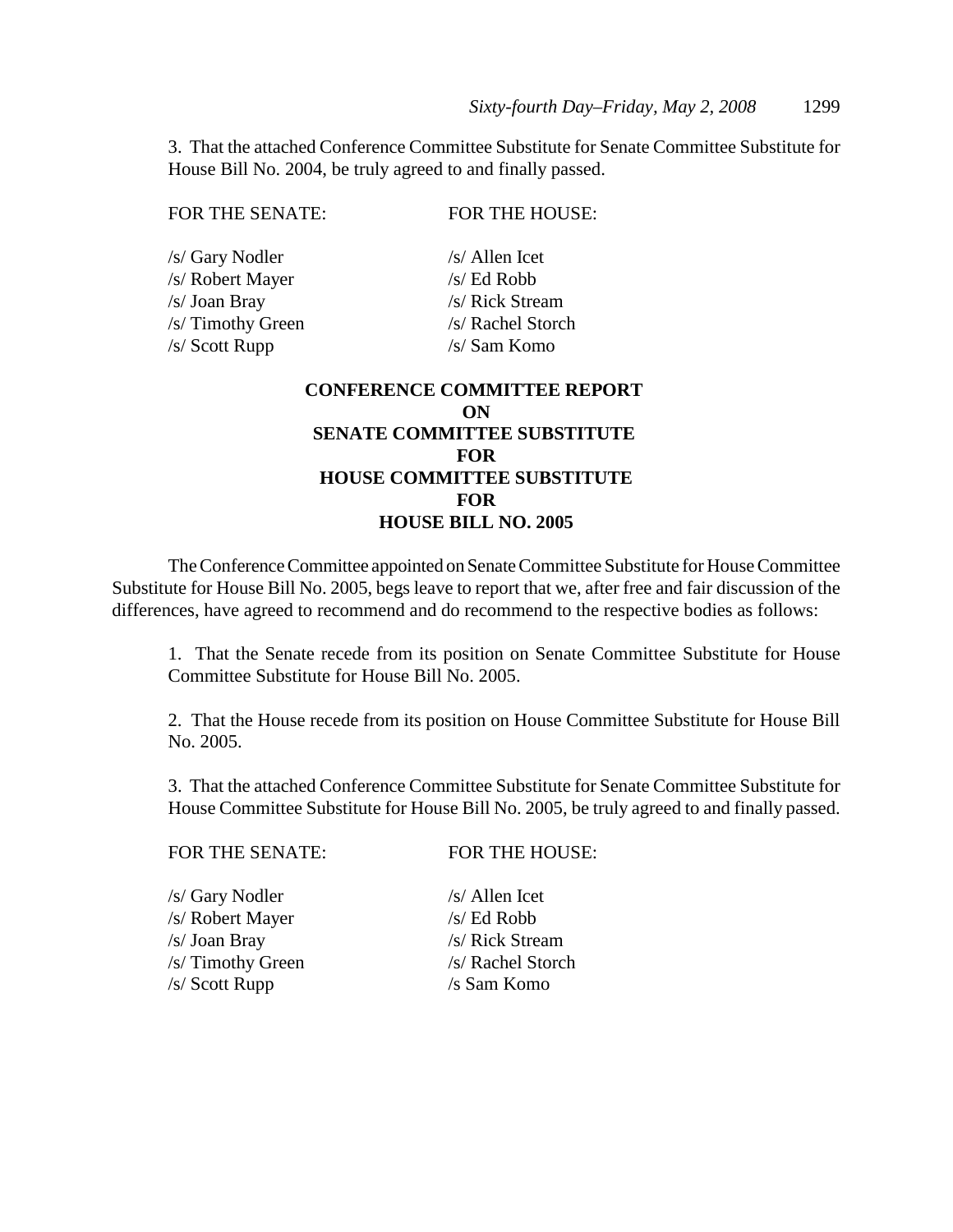The Conference Committee appointed on Senate Committee Substitute for House Committee Substitute for House Bill No. 2006, begs leave to report that we, after free and fair discussion of the differences, have agreed to recommend and do recommend to the respective bodies as follows:

1. That the Senate recede from its position on Senate Committee Substitute for House Committee Substitute for House Bill No. 2006.

2. That the House recede from its position on House Committee Substitute for House Bill No. 2006.

3. That the attached Conference Committee Substitute for Senate Committee Substitute for House Committee Substitute for House Bill No. 2006, be truly agreed to and finally passed.

FOR THE SENATE: FOR THE HOUSE:

| /s/ Gary Nodler   | $/s$ Allen Icet    |
|-------------------|--------------------|
| /s/ Robert Mayer  | $/s/$ Ed Robb      |
| /s Joan Bray      | /s/ Rick Stream    |
| /s/ Timothy Green | /s/ Belinda Harris |
| $/s/$ Scott Rupp  | /s/ Tom Shively    |

# **CONFERENCE COMMITTEE REPORT ON SENATE COMMITTEE SUBSTITUTE FOR HOUSE COMMITTEE SUBSTITUTE FOR HOUSE BILL NO. 2007**

The Conference Committee appointed on Senate Committee Substitute for House Committee Substitute for House Bill No. 2007, begs leave to report that we, after free and fair discussion of the differences, have agreed to recommend and do recommend to the respective bodies as follows:

1. That the Senate recede from its position on Senate Committee Substitute for House Committee Substitute for House Bill No. 2007.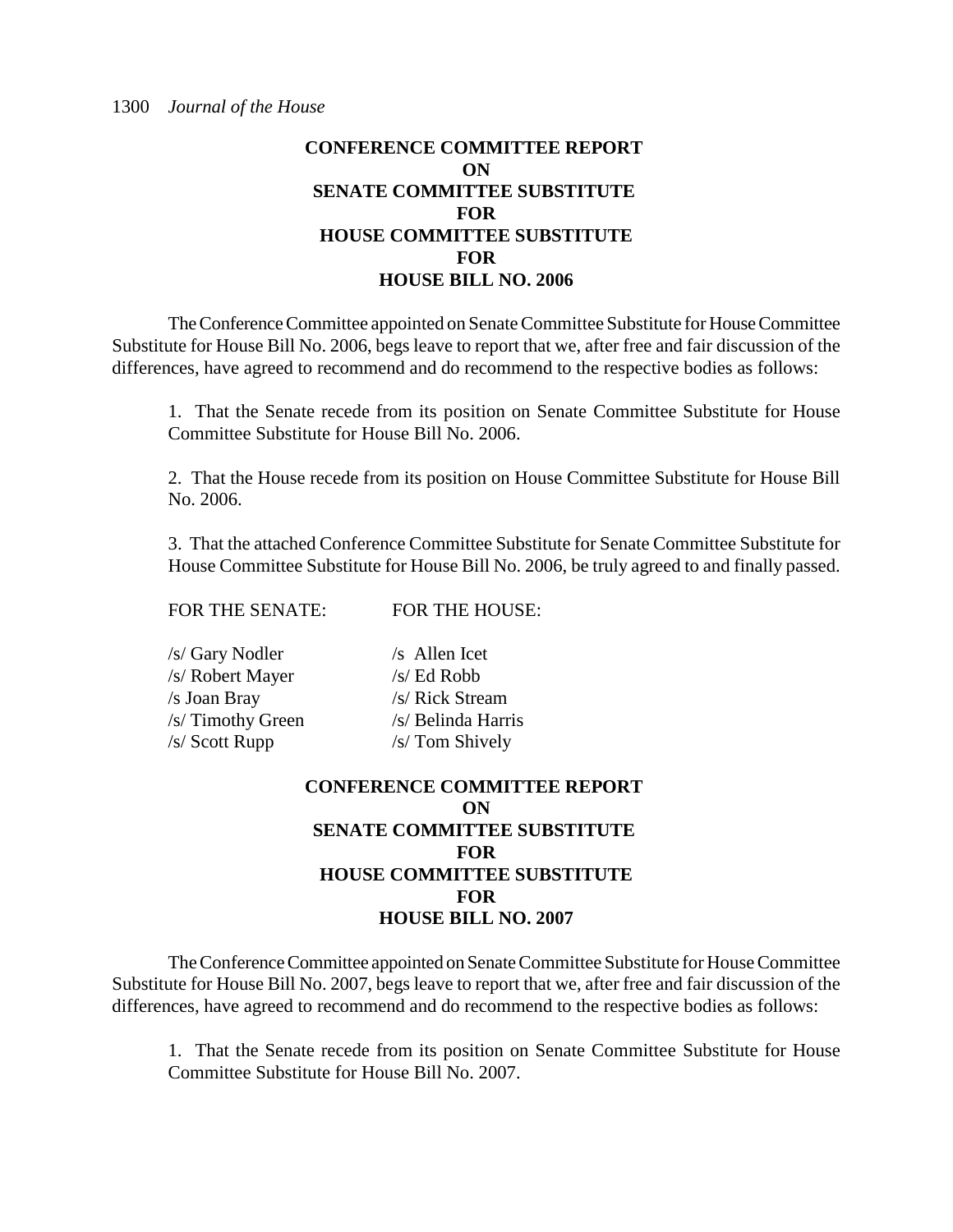2. That the House recede from its position on House Committee Substitute for House Bill No. 2007.

3. That the attached Conference Committee Substitute for Senate Committee Substitute for House Committee Substitute for House Bill No. 2007, be truly agreed to and finally passed.

FOR THE SENATE: FOR THE HOUSE:

| /s/ Gary Nodler   | $/s/$ Allen Icet  |
|-------------------|-------------------|
| /s/ Robert Mayer  | $/s/Ed$ Robb      |
| /s/ Joan Bray     | /s/ Rick Stream   |
| /s/ Timothy Green | /s/ Rachel Storch |
| /s/ Scott Rupp    | /s/ Sam Komo      |
|                   |                   |

# **CONFERENCE COMMITTEE REPORT ON SENATE COMMITTEE SUBSTITUTE FOR HOUSE COMMITTEE SUBSTITUTE FOR HOUSE BILL NO. 2008**

The Conference Committee appointed on Senate Committee Substitute for House Committee Substitute for House Bill No. 2008, begs leave to report that we, after free and fair discussion of the differences, have agreed to recommend and do recommend to the respective bodies as follows:

1. That the Senate recede from its position on Senate Committee Substitute for House Committee Substitute for House Bill No. 2008.

2. That the House recede from its position on House Committee Substitute for House Bill No. 2008.

3. That the attached Conference Committee Substitute for Senate Committee Substitute for House Committee Substitute for House Bill No. 2008, be truly agreed to and finally passed.

| <b>FOR THE HOUSE:</b> |
|-----------------------|
| $/s/$ Allen Icet      |
| $/s$ Ed Robb          |
| /s/ Rick Stream       |
| /s/ Jamilah Nasheed   |
| /s/ Ed Wildberger     |
|                       |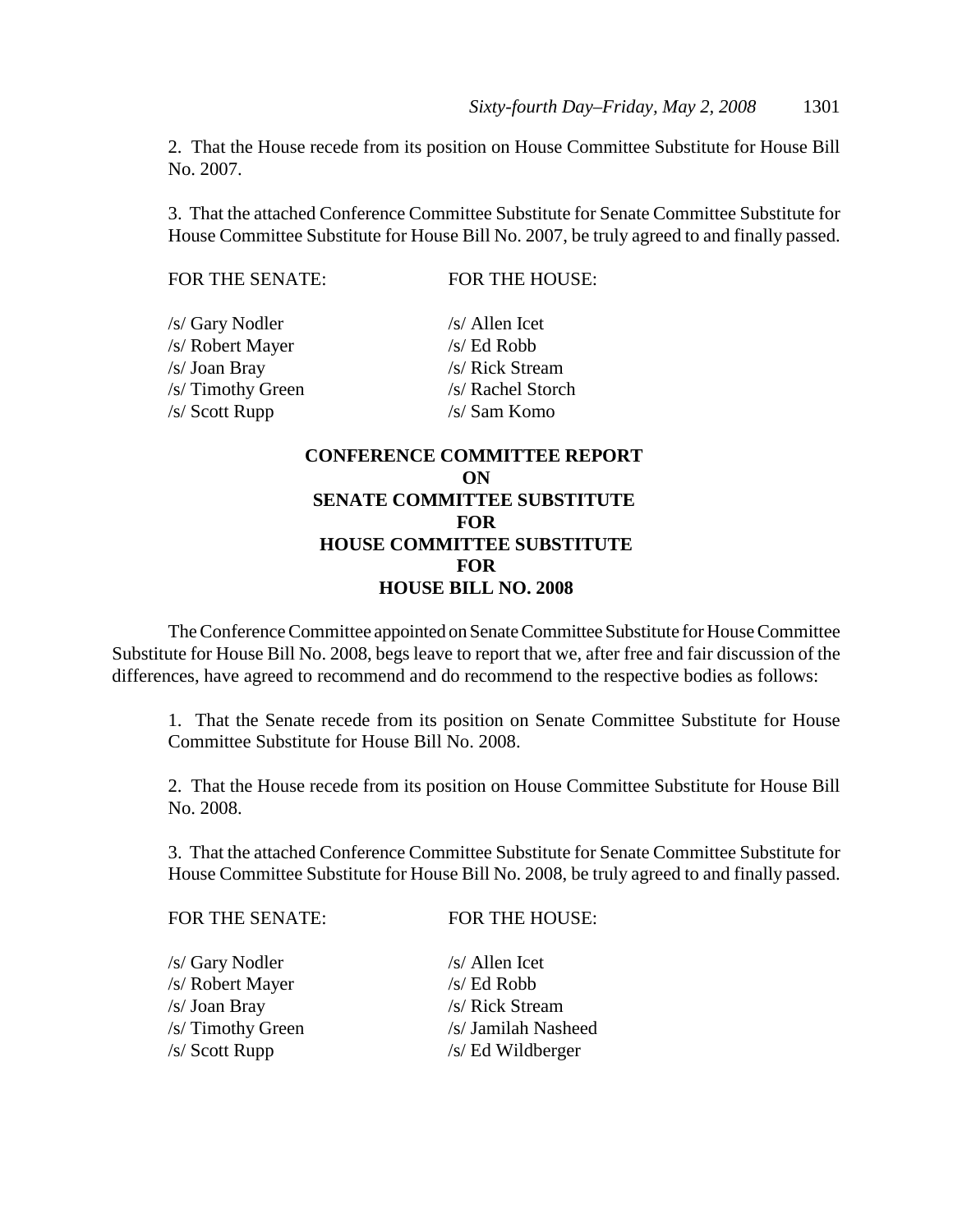The Conference Committee appointed on Senate Committee Substitute for House Committee Substitute for House Bill No. 2009, begs leave to report that we, after free and fair discussion of the differences, have agreed to recommend and do recommend to the respective bodies as follows:

1. That the Senate recede from its position on Senate Committee Substitute for House Committee Substitute for House Bill No. 2009.

2. That the House recede from its position on House Committee Substitute for House Bill No. 2009.

3. That the attached Conference Committee Substitute for Senate Committee Substitute for House Committee Substitute for House Bill No. 2009, be truly agreed to and finally passed.

FOR THE SENATE: FOR THE HOUSE:

| /s/ Gary Nodler   | $/s/$ Allen Icet    |
|-------------------|---------------------|
| /s/ Robert Mayer  | $/s/Ed$ Robb        |
| /s/ Joan Bray     | /s/ Rick Stream     |
| /s/ Timothy Green | /s/ Jamilah Nasheed |
| /s/ Scott Rupp    | /s/ Ed Wildberger   |
|                   |                     |

# **CONFERENCE COMMITTEE REPORT ON SENATE COMMITTEE SUBSTITUTE FOR HOUSE COMMITTEE SUBSTITUTE FOR HOUSE BILL NO. 2010**

The Conference Committee appointed on Senate Committee Substitute for House Committee Substitute for House Bill No. 2010, begs leave to report that we, after free and fair discussion of the differences, have agreed to recommend and do recommend to the respective bodies as follows:

1. That the Senate recede from its position on Senate Committee Substitute for House Committee Substitute for House Bill No. 2010.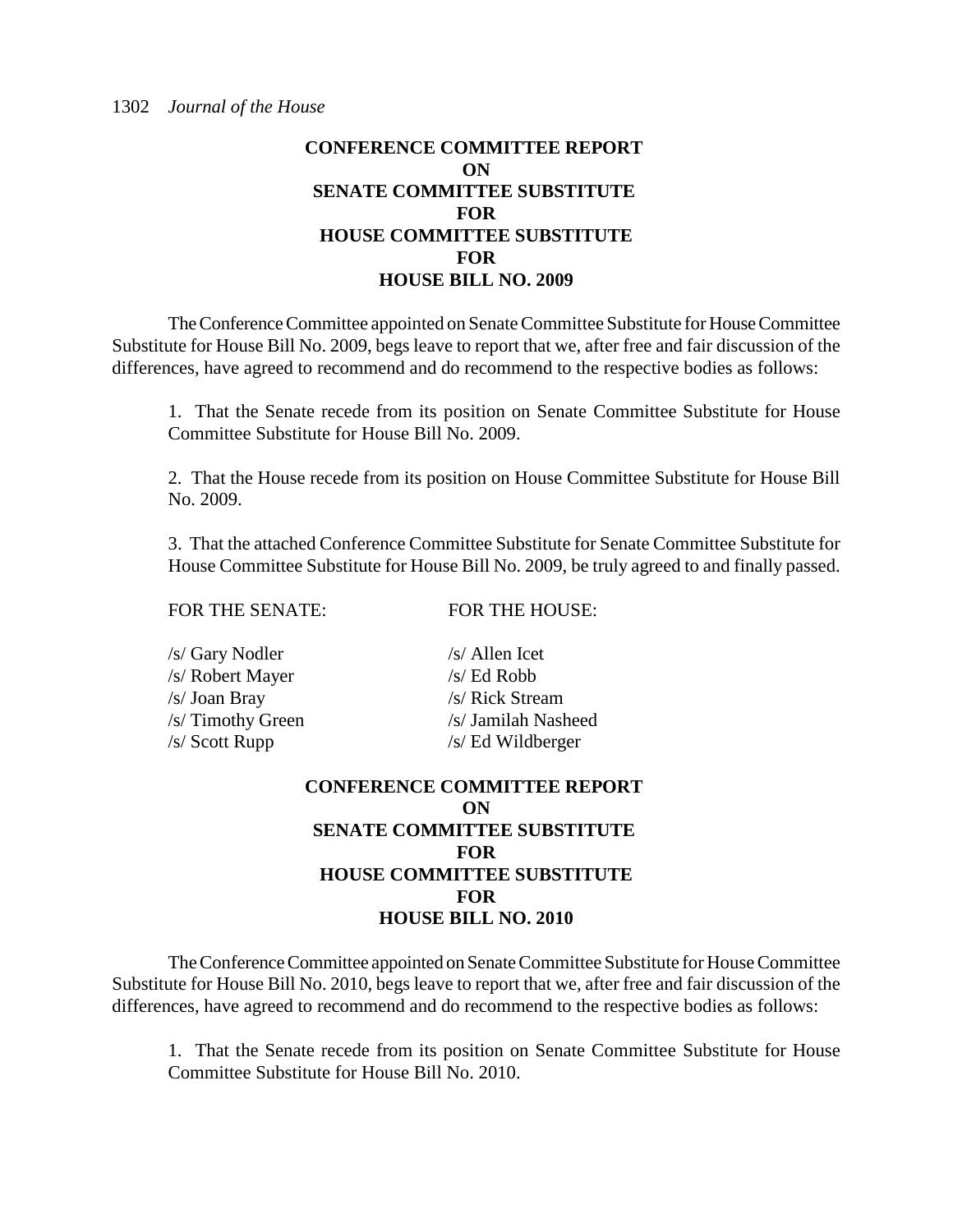2. That the House recede from its position on House Committee Substitute for House Bill No. 2010.

3. That the attached Conference Committee Substitute for Senate Committee Substitute for House Committee Substitute for House Bill No. 2010, be truly agreed to and finally passed.

FOR THE SENATE: FOR THE HOUSE:

/s/ Gary Nodler /s/ Allen Icet /s/ Robert Mayer /s/ Ed Robb /s/ Joan Bray /s/ Rick Stream /s/ Timothy Green /s/ Scott Rupp

# **CONFERENCE COMMITTEE REPORT ON SENATE COMMITTEE SUBSTITUTE FOR HOUSE COMMITTEE SUBSTITUTE FOR HOUSE BILL NO. 2011**

The Conference Committee appointed on Senate Committee Substitute for House Committee Substitute for House Bill No. 2011, begs leave to report that we, after free and fair discussion of the differences, have agreed to recommend and do recommend to the respective bodies as follows:

1. That the Senate recede from its position on Senate Committee Substitute for House Committee Substitute for House Bill No. 2011.

2. That the House recede from its position on House Committee Substitute for House Bill No. 2011.

3. That the attached Conference Committee Substitute for Senate Committee Substitute for House Committee Substitute for House Bill No. 2011, be truly agreed to and finally passed.

FOR THE SENATE: FOR THE HOUSE:

/s/ Gary Nodler /s/ Allen Icet /s/ Robert Mayer /s/ Ed Robb /s/ Joan Bray /s/ Rick Stream /s/ Timothy Green /s/ Scott Rupp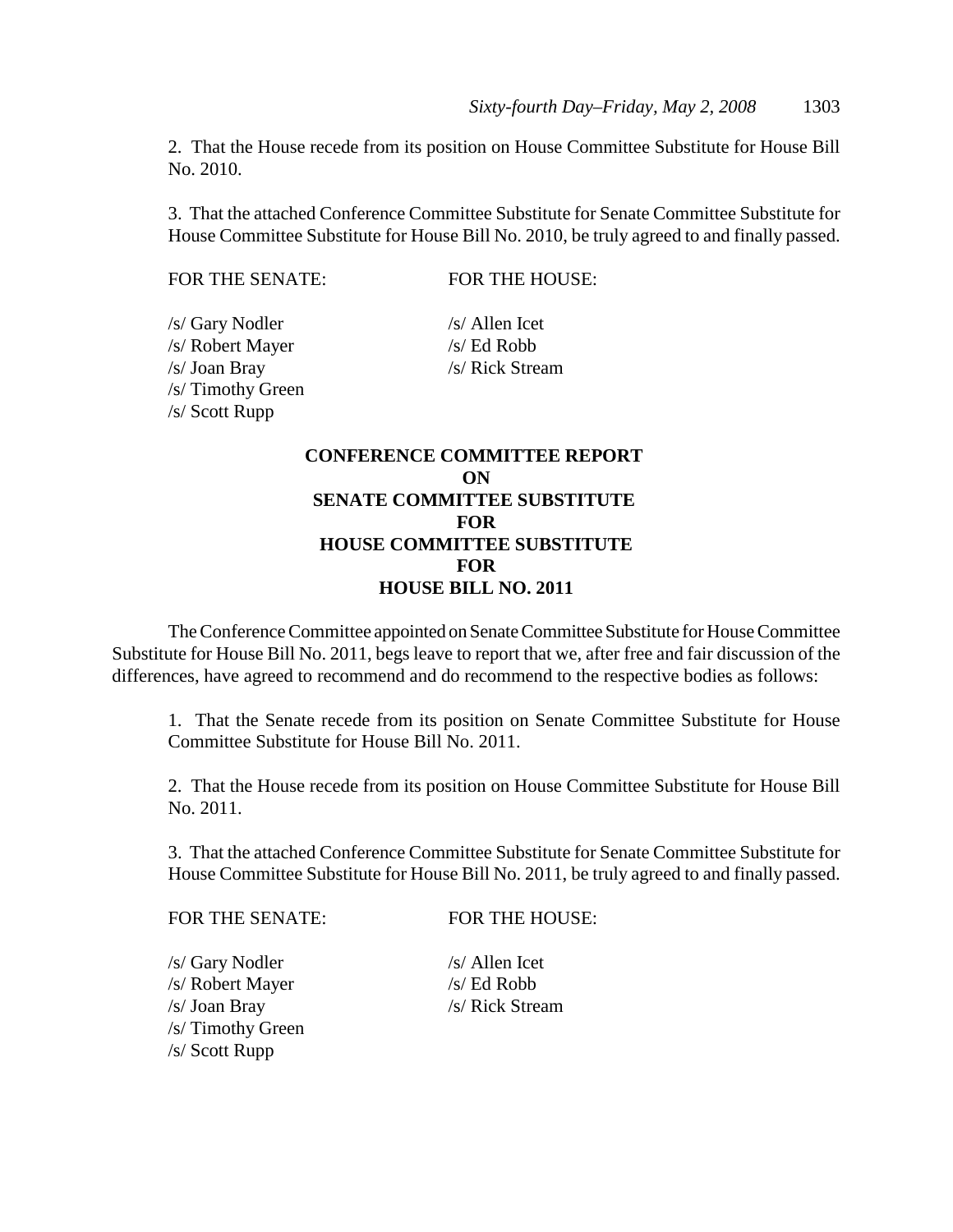The Conference Committee appointed on Senate Committee Substitute for House Committee Substitute for House Bill No. 2012, begs leave to report that we, after free and fair discussion of the differences, have agreed to recommend and do recommend to the respective bodies as follows:

1. That the Senate recede from its position on Senate Committee Substitute for House Committee Substitute for House Bill No. 2012.

2. That the House recede from its position on House Committee Substitute for House Bill No. 2012.

3. That the attached Conference Committee Substitute for Senate Committee Substitute for House Committee Substitute for House Bill No. 2012, be truly agreed to and finally passed.

FOR THE SENATE: FOR THE HOUSE:

/s/ Gary Nodler /s/ Allen Icet /s/ Robert Mayer /s/ Ed Robb /s/ Joan Bray /s/ Rick Stream /s/ Timothy Green /s/ Shalonn Curls /s/ Scott Rupp /s/ Rachel Storch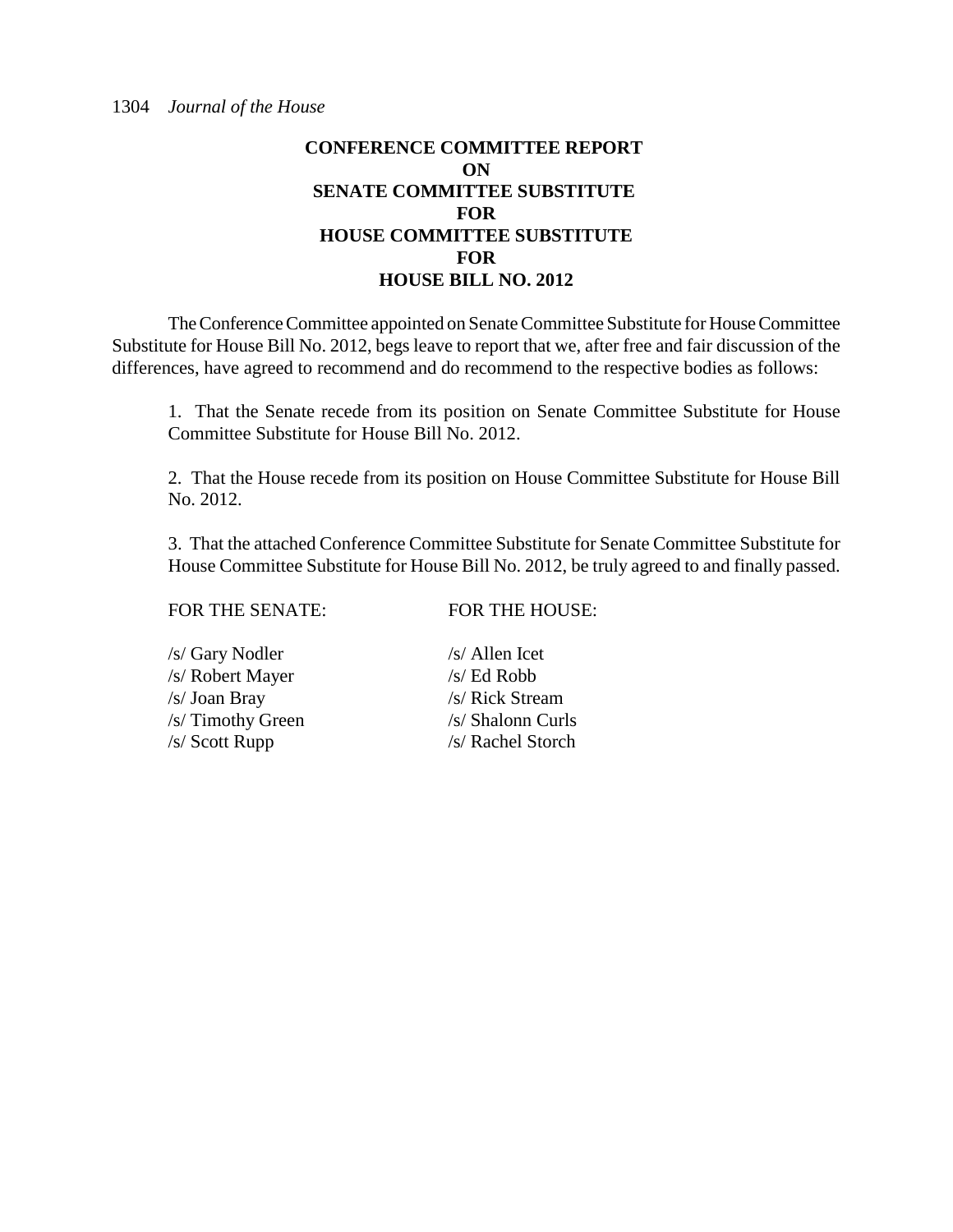The Conference Committee appointed on Senate Committee Substitute for House Committee Substitute for House Bill No. 2013, begs leave to report that we, after free and fair discussion of the differences, have agreed to recommend and do recommend to the respective bodies as follows:

1. That the Senate recede from its position on Senate Committee Substitute for House Committee Substitute for House Bill No. 2013.

2. That the House recede from its position on House Committee Substitute for House Bill No. 2013.

3. That the attached Conference Committee Substitute for Senate Committee Substitute for House Committee Substitute for House Bill No. 2013, be truly agreed to and finally passed.

#### FOR THE SENATE: FOR THE HOUSE:

/s/ Gary Nodler /s/ Allen Icet /s/ Robert Mayer /s/ Ed Robb /s/ Joan Bray /s/ Rick Stream /s/ Timothy Green /s/ Shalonn Curls /s/ Scott Rupp /s/ Rachel Storch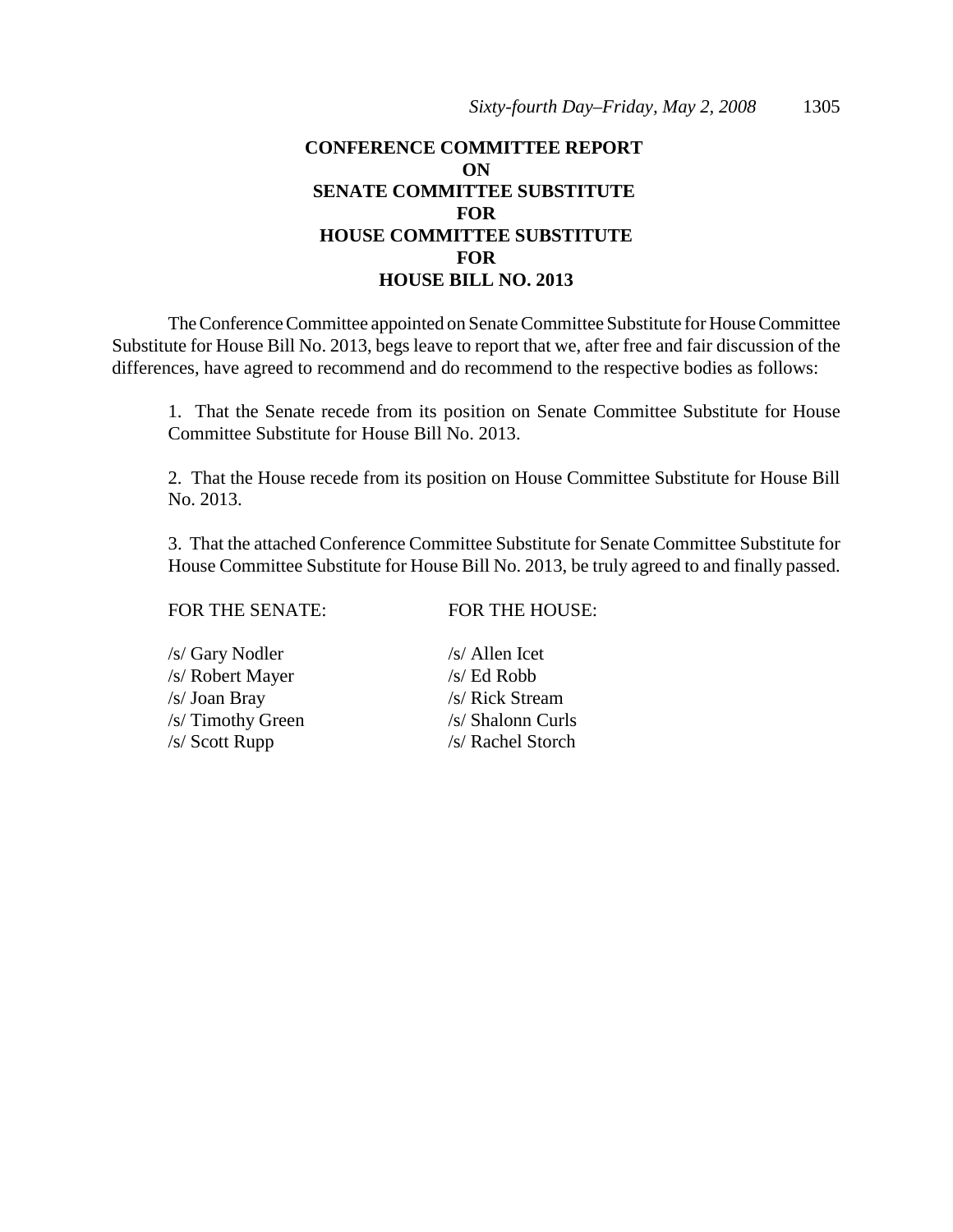# **CONFERENCE COMMITTEE REPORT ON HOUSE COMMITTEE SUBSTITUTE FOR SENATE SUBSTITUTE FOR SENATE COMMITTEE SUBSTITUTE FOR SENATE BILL NO. 931**

The Conference Committee appointed on House Committee Substitute for Senate Substitute for Senate Committee Substitute for Senate Bill No. 931, with House Amendment Nos. 1 and 2, begs leave to report that we, after free and fair discussion of the differences, have agreed to recommend and do recommend to the respective bodies as follows:

1. That the House recede from its position on House Committee Substitute for Senate Substitute for Senate Committee Substitute for Senate Bill No. 931, as amended;

2. The Senate recede from its position on Senate Substitute for Senate Committee Substitute for Senate Bill No. 931;

3. That the attached Conference Committee Substitute for House Committee Substitute for Senate Substitute for Senate Committee Substitute for Senate Bill No. 931, be Third Read and Finally Passed.

| <b>FOR THE SENATE:</b> | <b>FOR THE HOUSE:</b> |
|------------------------|-----------------------|
| /s/ Chuck Purgason     | /s/ Brian Munzlinger  |
| /s/ Dan Clemens        | /s/ Mike Dethrow      |
| /s/ Jack Goodman       | /s/ Donald Wells      |
| /s/ Frank Barnitz      | /s/ Terry Witte       |
| /s/ Wes Shoemyer       | $/s/$ Joe Aull        |

The following members' presence was noted: Avery, Casey, Chappelle-Nadal, Emery and Portwood.

#### **ADJOURNMENT**

On motion of Representative Deeken, the House adjourned until 2:00 p.m., Monday, May 5, 2008.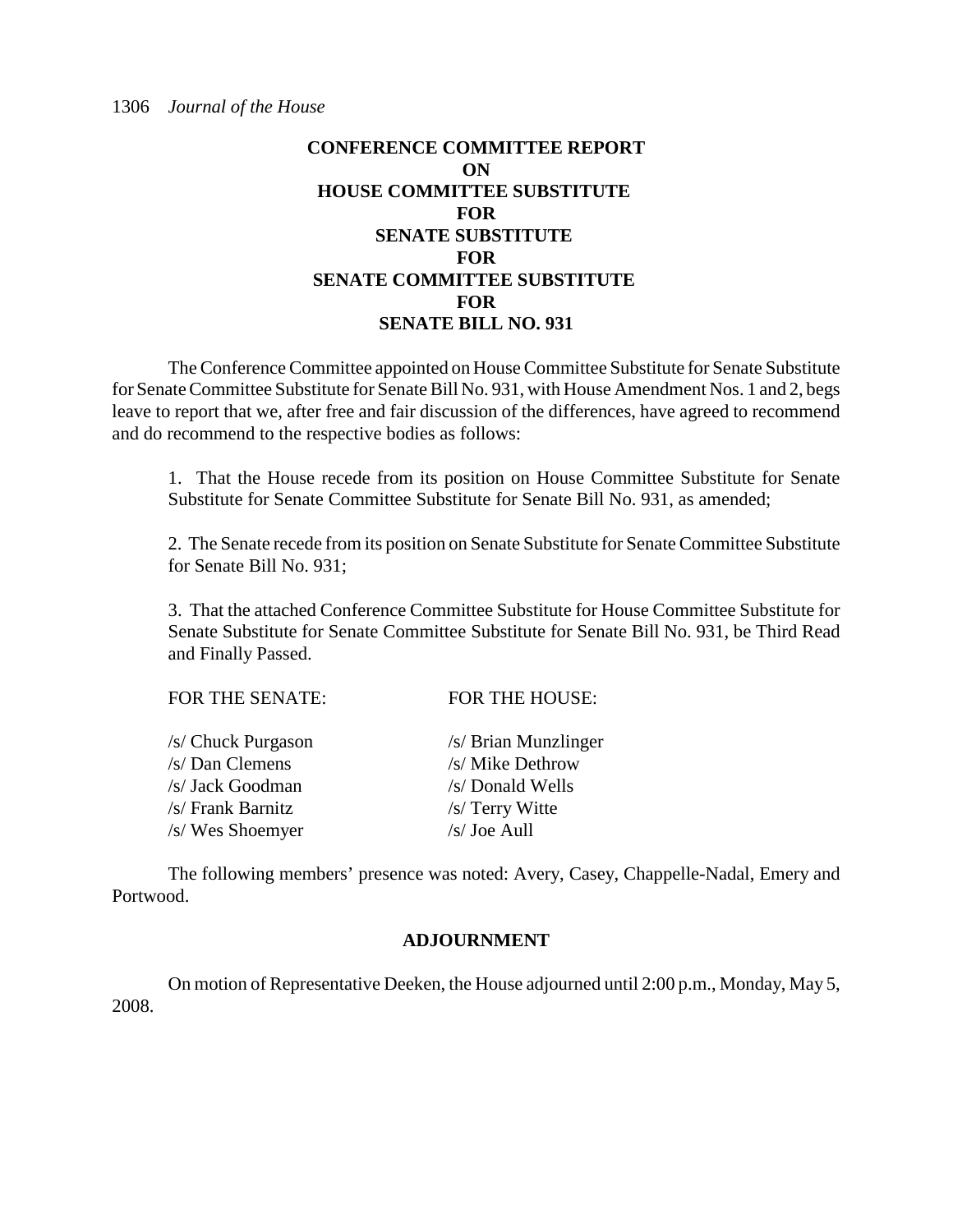#### **CORRECTION TO THE HOUSE JOURNAL**

Correct House Journal, Sixty-third Day, Thursday, May 1, 2008, Page 1288, Line 22, by inserting immediately after said line the following:

"Mr. Speaker: Your Committee on Rules, to which was referred **HCS SCS SB 994**, begs leave to report it has examined the same and recommends that it **Do Pass**."

#### **COMMITTEE MEETINGS**

#### **ELECTIONS**

Tuesday, May 6, 2008, 8:30 a.m. Hearing Room 5. Executive session may follow. Public hearing to be held on: SB 1245

JOINT COMMITTEE ON EDUCATION Tuesday, May 6, 2008, 1:00 p.m. Hearing Room 7. Election of Chairman and Vice Chairman. Discussion of DESE's Professional Development Grants.

#### JOINT COMMITTEE ON LEGISLATIVE RESEARCH

Monday, May 5, 2008, 12:00 p.m. Hearing Room 6. Second Injury Fund reports; testimony from Attorney General and State Treasurer's offices; criminal codes revision project; old and new business. Some portions may be closed pursuant to 610.021.

RULES - PURSUANT TO RULE 25(21)(f) Monday, May 5, 2008, 1:30 p.m. Hearing Room 5. Executive session may follow.

Public hearings to be held on: SCS SB 1139, SCS SB 873, SCS SB 788, HCS SCS SB 765, HCS SCS SB 1209, HCS SS SCS SB 778, SS SCS SB 768, SS SCS SJRs 34 & 30, HCS HBs 1493 & 1594, HCS HB 1884, HCS HB 1880, HCS HJR 48

SPECIAL COMMITTEE ON ENERGY AND ENVIRONMENT Tuesday, May 6, 2008, Hearing Room 3 upon morning recess. Executive session may follow. Public hearing to be held on: HB 1842

SPECIAL COMMITTEE ON GENERAL LAWS Tuesday, May 6, 2008, 8:30 a.m. Hearing Room 6. Executive session may follow. Public hearing to be held on: SCS SB 1172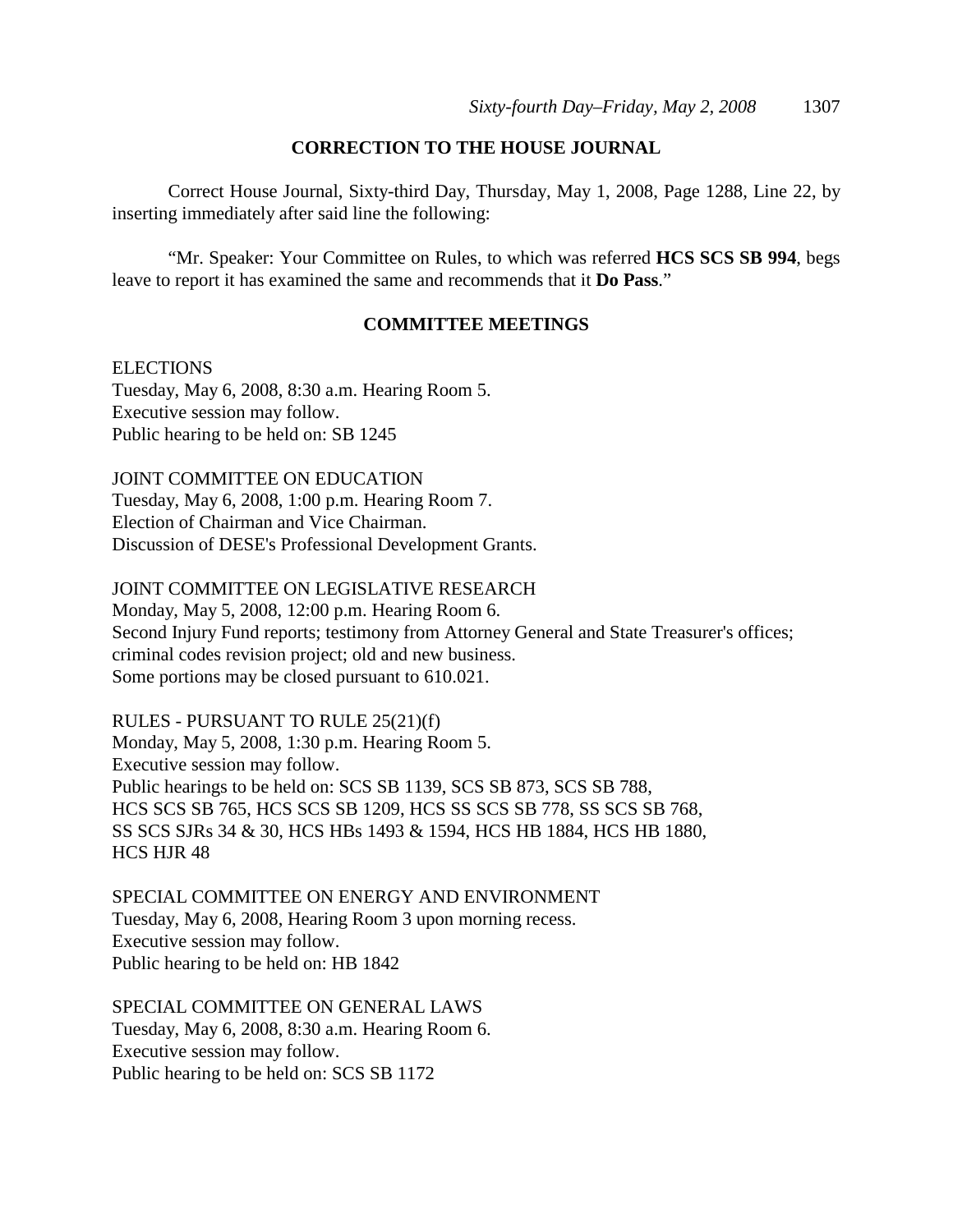#### 1308 *Journal of the House*

SPECIAL COMMITTEE ON STATE PARKS AND WATERWAYS Tuesday, May 6, 2008, 8:30 a.m. Hearing Room 3. Executive session will follow. Public hearing to be held on: SCS SB 1107

SPECIAL COMMITTEE ON UTILITIES Monday, May 5, 2008, Hearing Room 5 upon evening adjournment. Executive session may follow. Public hearings to be held on: SCS SBs 1181, 1100, 1262 & 1263

TRANSPORTATION Tuesday, May 6, 2008, 8:00 a.m. Hearing Room 1. Executive session.

#### **HOUSE CALENDAR**

#### SIXTY-FIFTH DAY, MONDAY, MAY 5, 2008

#### **HOUSE BILLS FOR PERFECTION**

- 1 HCS HB 1836 Flook
- 2 HCS#2 HB 1886 Scharnhorst
- 3 HCS HB 1802 Wilson (130)
- 4 HB 2144 Whorton
- 5 HB 1535 Deeken
- 6 HB 1517 Cox
- 7 HCS HB 2112 Emery
- 8 HB 1372 McGhee
- 9 HCS HB 1590 Munzlinger
- 10 HCS HB 1504 Walton
- 11 HCS HB 2156 Grill
- 12 HCS HB 2159 Grill
- 13 HB 1562 LeVota
- 14 HCS HB 2239 Stevenson
- 15 HCS HB 1438 Kelly
- 16 HCS HB 1990, as amended, HA 2, pending Wilson (130)
- 17 HCS HB 2110 Dixon
- 18 HCS HB 1723 Franz
- 19 HCS HB 1745 Robb
- 20 HB 1764 Parson
- 21 HB 1871 Deeken
- 22 HB 1934 May
- 23 HCS HB 1974 Schlottach
- 24 HB 2207 Hoskins
- 25 HB 2514 Weter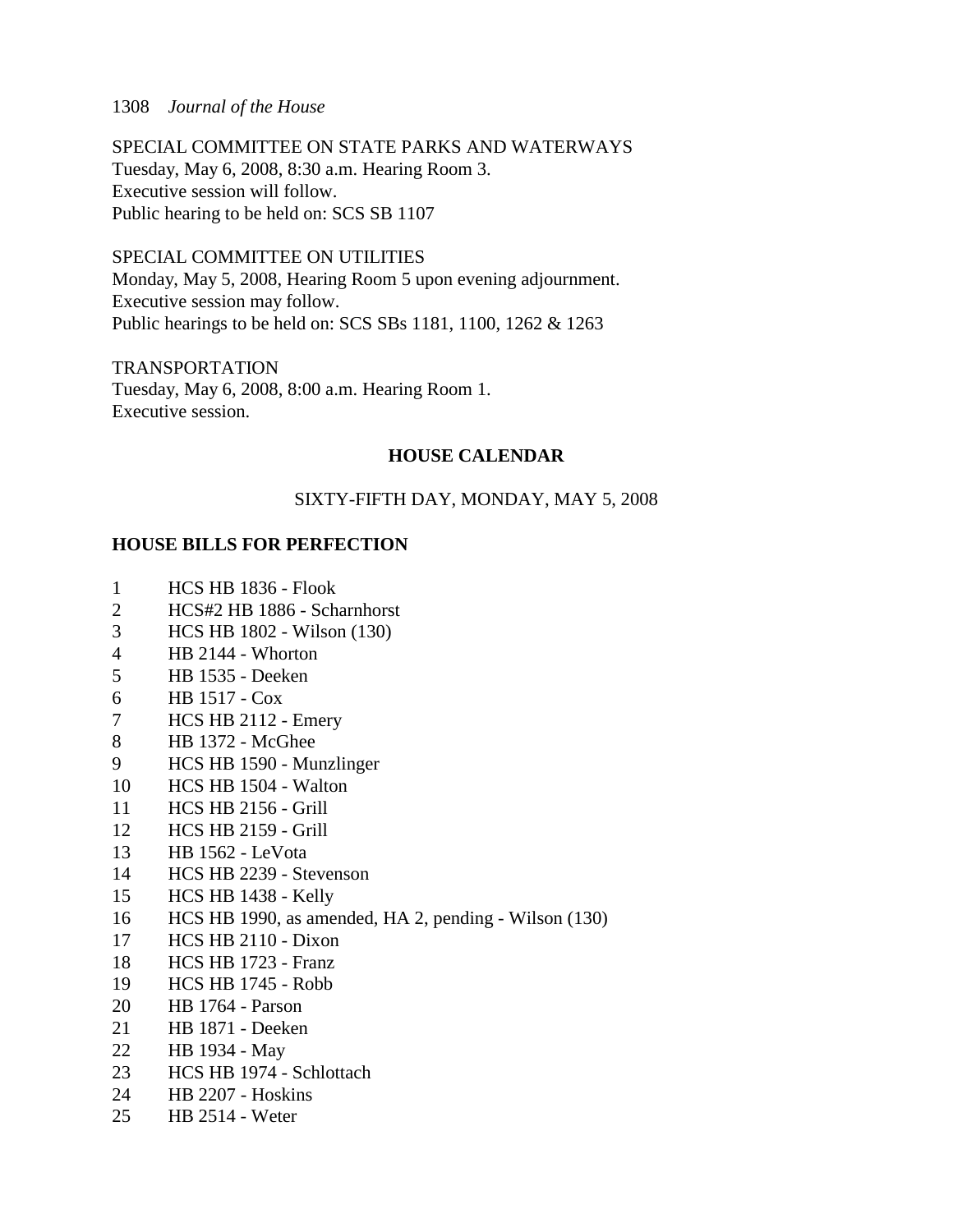- 26 HB 1425 Munzlinger
- 27 HCS HB 1599 Sater
- 28 HB 1673 Parson
- 29 HCS HB 1839 Franz
- 30 HCS HB 1857 Schaaf
- 31 HB 1954 Dixon
- 32 HB 2129 Baker (123)
- 33 HCS HBs 2189, 2208, 2178 & 2333 Smith (14)
- 34 HCS HB 2282 Ervin
- 35 HCS HB 2330 Brandom
- 36 HB 2343 Wilson (130)
- 37 HB 2365 Pratt
- 38 HB 2429 Hunter
- 39 HB 2458 Jones (89)
- 40 HCS HB 2508 Ruestman
- 41 HCS HB 1794 Deeken
- 42 HCS HB 2354 Portwood
- 43 HB 2404 Hubbard
- 44 HCS HB 2494 Pollock
- 45 HCS HBs 1736 & 2320 Nolte
- 46 HCS HB 1468 Pratt
- 47 HCS HBs 1809 & 2173 Ruzicka
- 48 HCS HB 2420 Baker (123)
- 49 HCS HB 2421 Meiners
- 50 HB 2555 Pearce

#### **HOUSE BILLS FOR THIRD READING**

- 1 HCS HB 1929 Cooper (120)
- 2 HB 1957 Hughes
- 3 HCS HB 1644, (Fiscal Review 5-01-08), E.C. Muschany

#### **HOUSE BILLS FOR THIRD READING - CONSENT**

- 1 HB 1490 Deeken
- 2 HB 1572 Franz

#### **HOUSE CONCURRENT RESOLUTIONS**

- 1 HCR 11, (3-05-08, Pages 421-422) Nolte
- 2 HCR 20, (4-23-08, Page 1123) Ervin
- 3 HCS HCR 27, (3-13-08, Pages 498-499) Curls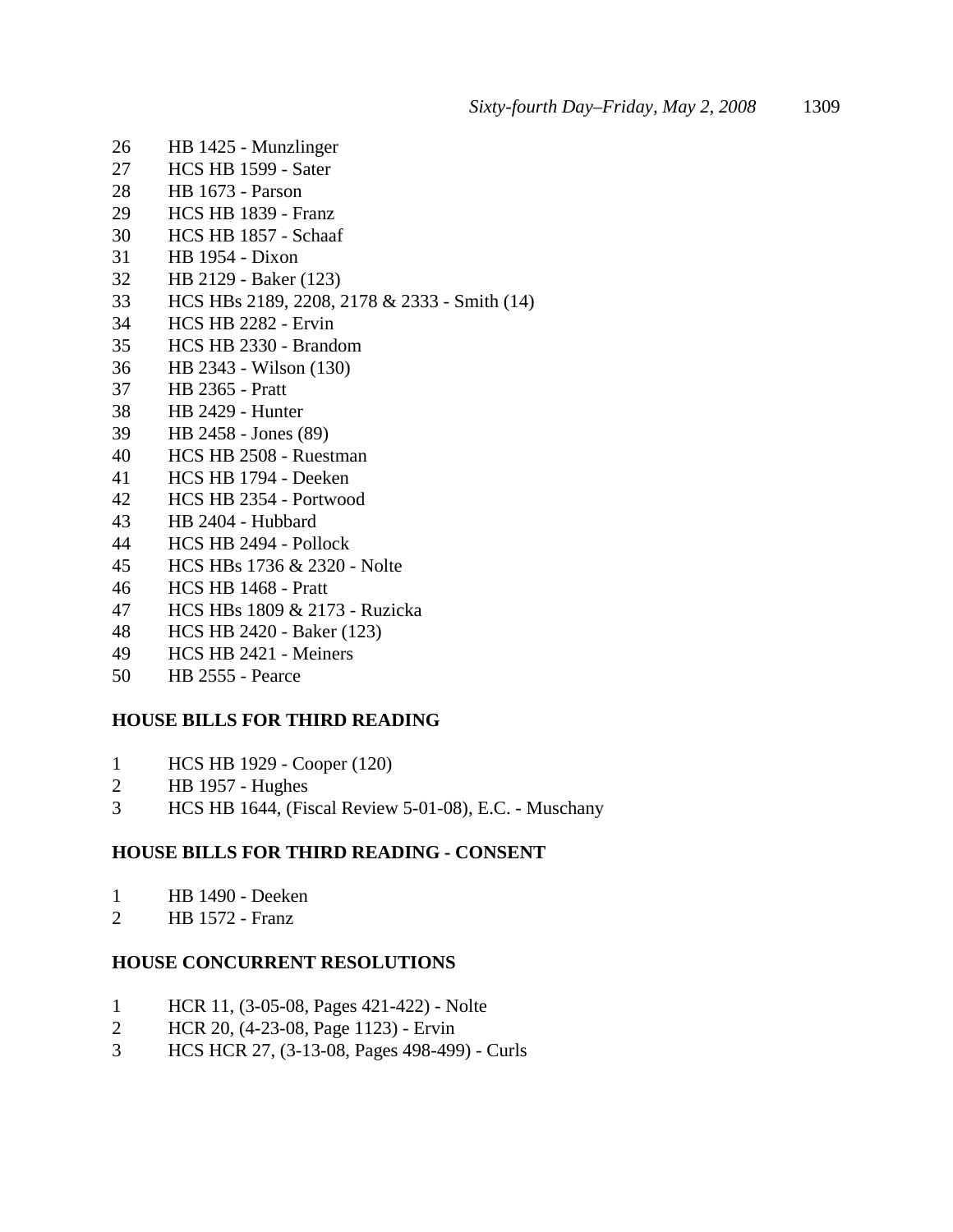#### **SENATE BILLS FOR THIRD READING - CONSENT**

- 1 HCS SCS SBs 753, 728, 906 & 1026 Swinger 2 HCS SB 723 - Bruns 3 HCS SB 733 - Bruns 4 HCS SCS SB 760 - St. Onge 5 HCS SB 797 - May 6 SB 801 - Flook 7 HCS SB 820 - Schieffer 8 SCS SB 850 - Meiners 9 HCS SB 856 - Fallert 10 SB 896 - McGhee 11 SB 928 - Schad 12 SB 936 - Lembke 13 HCS SB 943 - Schoeller 14 SCS SB 951 - Spreng 15 SB 956 - Hobbs 16 HCS SB 978 - Pollock 17 SB 979 - Dusenberg 18 SB 980 - Flook 19 SB 991 - Schlottach 20 SB 999 - Parson 21 HCS SB 1002 - Curls 22 HCS SCS SB 1008 - Ervin 23 SCS SB 1009, E.C. - Wasson 24 SB 1016 - Pratt 25 HCS SCS SB 1033 - Sutherland 26 HCS SCS SB 1039 - Weter<br>27 SCS SB 1044 - McGhee SCS SB 1044 - McGhee 28 SB 1061 - Cooper (120) 29 SB 1073 - Faith 30 HCS SCS SB 1131 - Curls 31 HCS SB 1135 - Curls 32 SCS SB 1150 - Lembke 33 HCS SCS SBs 1153, 1154, 1155 & 1156 - Viebrock 34 SCS SB 1168 - Scharnhorst 35 SB 1177 - Cooper (155) 36 SB 1187 - Pollock
- 37 SB 1190 Wasson
- 38 SCS SB 1235 Pratt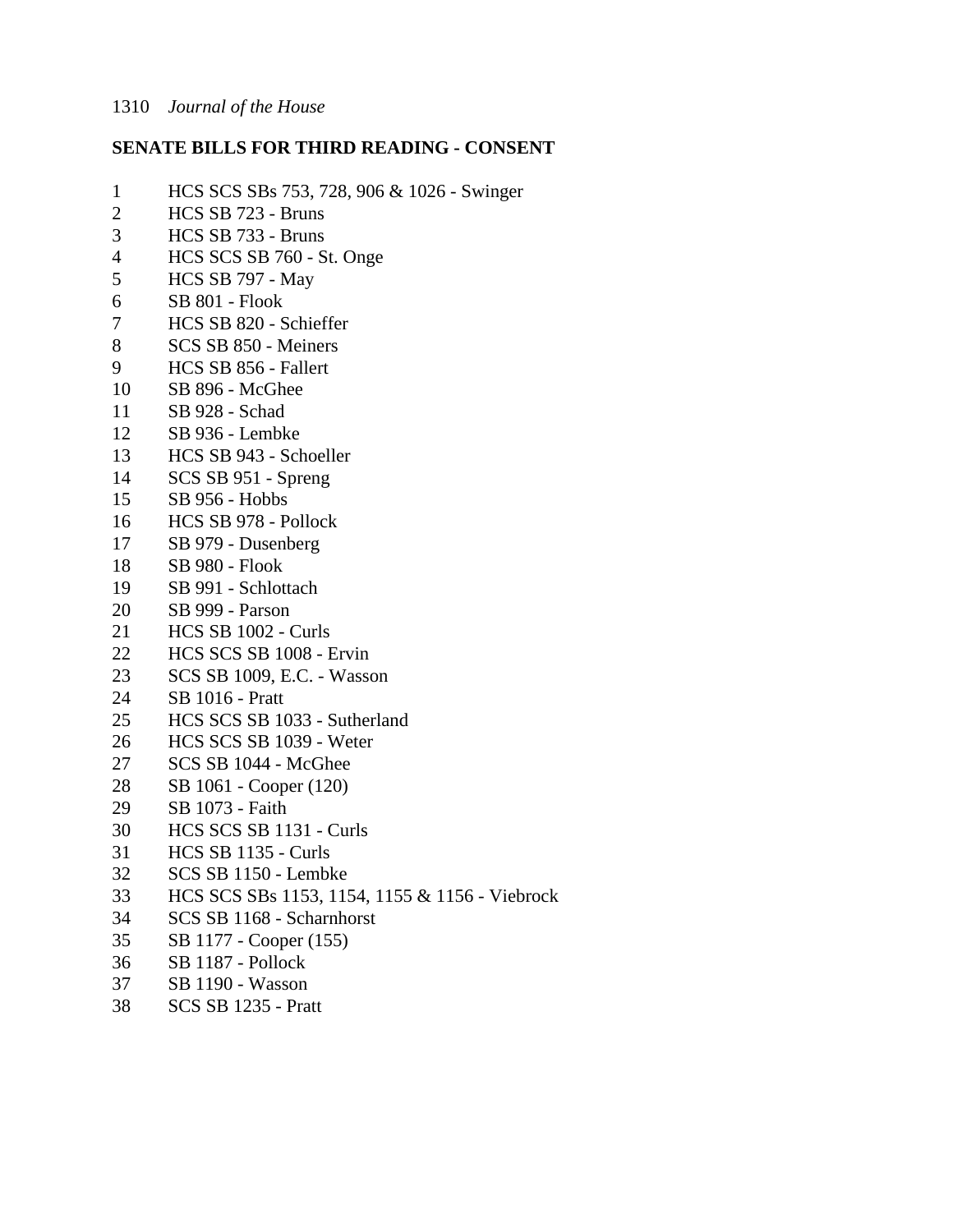#### **SENATE BILLS FOR THIRD READING**

- 1 HCS SCS SB 942 Quinn (7)
- 2 HCS SB 1010 Stevenson
- 3 HCS SB 932 Grisamore
- 4 SB 955 Wildberger
- 5 SB 970 May
- 6 HCS SB 1175 Cox
- 7 HCS SS SCS SB 711 Sutherland
- 8 HCS SB 1288, E.C. Cooper (120)
- 9 HCS SCS SB 901 Hunter
- 10 SB 1038 Cox
- 11 SB 885 Franz
- 12 SS SCS SB 1059 Pearce
- 13 SCS SB 1157, E.C. Walsh
- 14 HCS SCS SBs 1034 & 802, E.C. Kraus
- 15 SS SCS SBs 714, 933, 899 & 758, E.C. Bruns
- 16 HCS SS SCS SBs 818 & 795 Smith (14)

#### **HOUSE BILLS WITH SENATE AMENDMENTS**

- 1 SS SCS HB 2224 Jones (117)
- 2 SS SCS HCS HB 1779, as amended Emery
- 3 SS HB 1678, as amended Day

#### **BILLS IN CONFERENCE**

- 1 CCR SCS HCS HB 2002 Icet<br>2 CCR SCS HCS HB 2003 Icet
- 2 CCR SCS HCS HB 2003 Icet
- 3 CCR SCS HB 2004 Icet
- 4 CCR SCS HCS HB 2005 Icet
- 5 CCR SCS HCS HB 2006 Icet
- 6 CCR SCS HCS HB 2007 Icet
- 7 CCR SCS HCS HB 2008 Icet
- 8 CCR SCS HCS HB 2009 Icet
- 9 CCR SCS HCS HB 2010 Icet
- 10 CCR SCS HCS HB 2011 Icet
- 11 CCR SCS HCS HB 2012 Icet
- 12 CCR SCS HCS HB 2013 Icet
- 13 CCR HCS SS SCS SB 931, as amended Munzlinger
- 14 HCS SB 841, as amended St. Onge
- 15 HCS SB 958 Schad